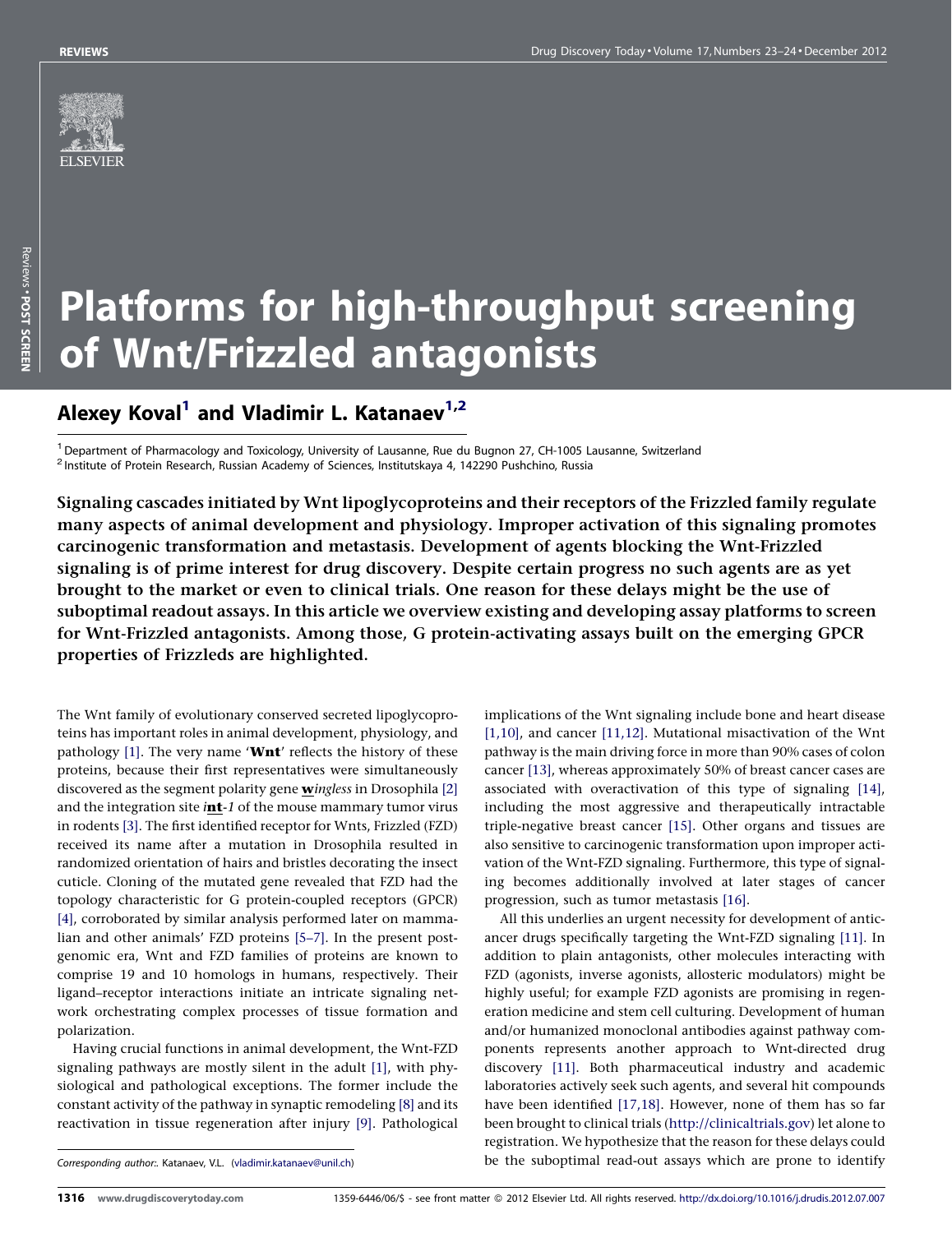<span id="page-1-0"></span>molecules acting at rather downstream levels of the pathway. Such limitation reduces the specificity of the resulting hits in respect to the numerous pathways the Wnt-FZD ligand–receptor pairs can activate. We propose that establishment of readout platforms specifically directed at upstream levels of the pathway is crucial for the successful development of anticancer treatments targeting the Wnt-FZD signaling. The following sections will overview the existing and developing platforms, preceded with a brief description of the complex Wnt-FZD pathways relevant for cancer.

## Three pathways in Wnt-FZD signaling as different temporal 'floors'

The most important, developmentally and medically, type of Wnt signaling is the B-catenin-dependent pathway [\[1,13\]](#page-5-0). It is also the best-characterized: initiated by interaction of a Wnt with a FZD and a single-pass transmembrane co-receptor LRP5/6, it leads to rearrangement of the Axin-based destruction complex of proteins, including adenomatous polyposis coli (APC), glycogen synthase 3β, and casein kinase I. The job of this complex is to bind and phosphorylate cytoplasmic β-catenin, targeting it for ubiquitinylation and proteasomal degradation [\[1\]](#page-5-0). Inactivation of the destruction complex in response to the Wnt signal enables accumulation of  $\beta$ -catenin, its translocation to nucleus, and interaction with transcription co-factors such as TCF/LEF. The outcome is expression of a set of growth-promoting target genes, for example, c-myc and cycD [\(http://www.stanford.edu/group/nusselab/cgi](http://www.stanford.edu/group/nusselab/cgi-bin/wnt/target_genes) $bin/$ wnt/target\_genes). The basic ability of the Wnt  $\beta$ -catenin signaling to stimulate cell proliferation underlies its major role in development in addition to carcinogenesis. Mutations in components of the destruction complex APC and to a lesser extent Axin are the major cause of colon cancer [\[13\]](#page-5-0). By contrast, in breast cancer this signaling mostly becomes overactivated at the level of Wnt overproduction [\[14\]](#page-5-0) (as is the case in the historic integration of the mouse mammary tumor virus in the vicinity of int-1, now called Wnt1, forcing overproduction of the latter in the mammary gland [\[3\]](#page-5-0)).

Another pathway in the family of Wnt-FZD cascades is referred to as planar cell polarity (PCP) signaling [\[16,19\]](#page-5-0). Instead of regulating transcription, PCP controls cytoskeleton, mediating cell polarization in response to extracellular cues, providing certain similarities between PCP and chemotaxis [\[20\]](#page-5-0). The key role in cytoskeleton reorganization is achieved by FZD signaling to small GTPases of the Rho family [\[21\]](#page-5-0). Additionally, a set of proteins (Flamingo/CELSR, Van Gogh/VANGL, Prickle, and FZD itself) accumulate on the plasma membrane in a polarized manner which serves to amplify the initial polarizing information [\[19\]](#page-5-0); this process depends on Rab GTPases controlling receptor endocytosis, directed transport along microtubules, and recycling [\[22\].](#page-5-0) Developmentally, PCP is manifested in uniform polarization of insect epithelia and mammalian inner ear stereocilia, and in convergent extension cellular movements required for vertebrate gastrulation and neuronal tube closure [\[19\]](#page-5-0). In cancer, the PCP pathway is engaged at late stages of tumor progression rendering cancer cells motile and thus promoting metastasis [\[16\].](#page-5-0)

Finally, the  $Ca^{2+}$ -pathway in Wnt-FZD signaling has been identified in several systems [\[23\]](#page-5-0). Physiological (and pathophysiological) significance of mobilization of intracellular  $Ca^{2+}$  upon Wnt stimulation remains unclear, although this type of response has been shown to modulate the  $\beta$ -catenin and PCP pathways [\[23\]](#page-5-0).

These three pathways are typically viewed as different, and largely isolated, branches of Wnt-FZD signaling. However, it becomes increasingly clear that the same Wnt-FZD interaction



#### FIGURE 1

'Floors' of the Wnt-FZD signaling. A schematic representation of the temporal hierarchy of Wnt signaling events is given. The red band represents the fastest Ca<sup>2+</sup>response; the green highlights the later-occurring endosomal translocation of FZDs to establish the PCP; the blue one is for the slowest b-catenin pathway represented by β-catenin-dependent transcription. Outcome of the signaling at these three 'floors' defines the cell's response to FZD activation. Abbreviations: FZD: frizzled; PCP: planar cell polarity.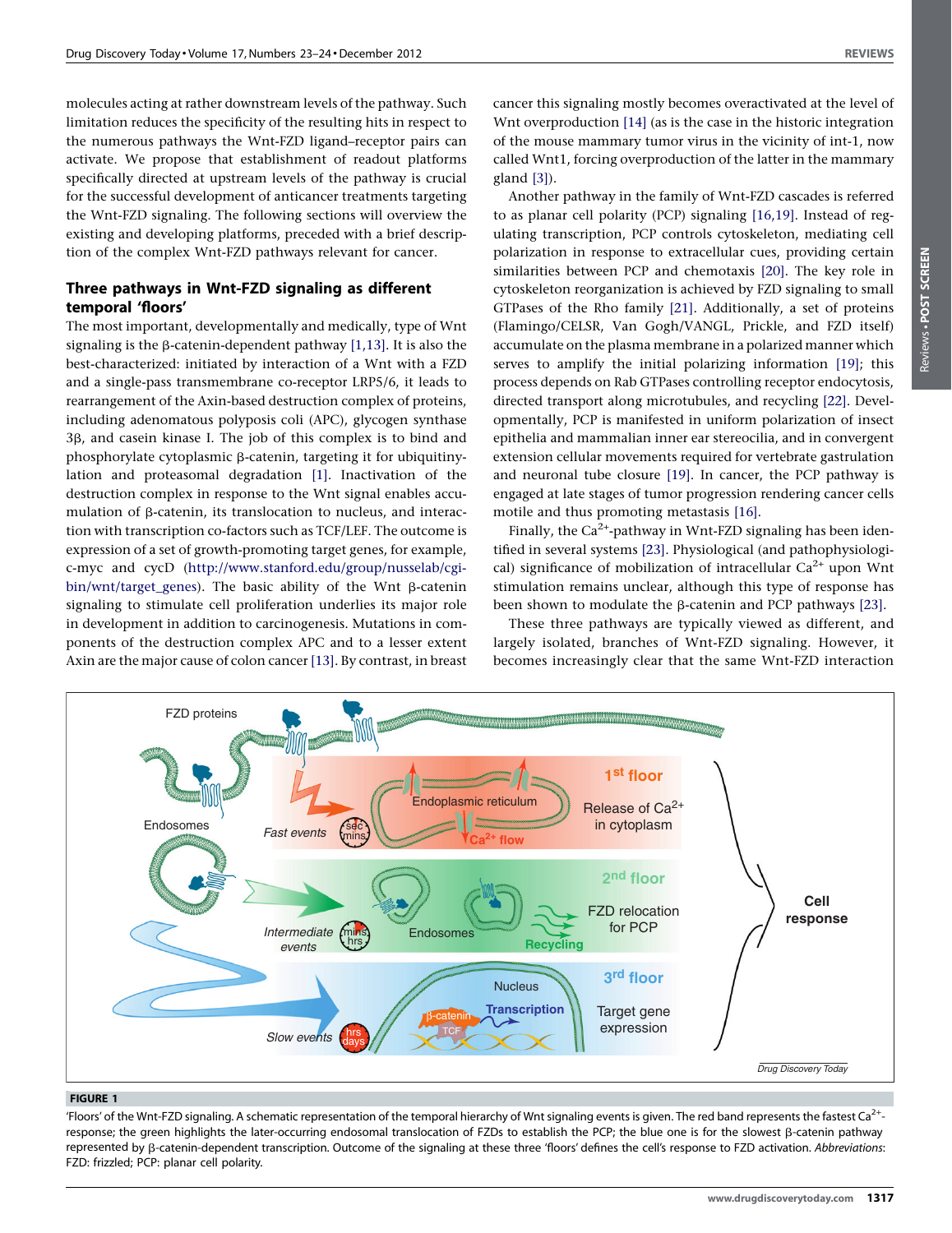can induce several 'branches' in the same cell [\[24\].](#page-5-0) Furthermore, it is noteworthy that the three pathways operate at very different time scales: the  $Ca^{2+}$ -response taking seconds to minutes, cytoskeletal reorganization in PCP – minutes to hours, and  $\beta$ -catenindependent transcription – hours to days after cells' stimulation with a Wnt. Thus, we propose that they should not be considered as parallel branches emanating from an activated FZD protein, but rather as temporally hierarchical, sequential 'floors' of the cellular response ([Fig.](#page-1-0) 1). The relative importance of each of the floors of Wnt-FZD signaling is determined by the cellular context (i.e. presence of co-receptors and downstream effectors in addition to extracellular pathway modulating molecules such as sFRP, WIF or Dkk [\[25\]\)](#page-5-0), but also often by the design of the experiment: if it aims at measuring the cells' response to Wnts in the scale of days, faster-happening events such as  $Ca^{2+}$  mobilization and cytoskeletal modulations will be omitted from analysis, and vice versa. The hierarchical model of Wnt signaling is supported by the existence of key proteins situated at the top of signaling hierarchy, jointly used by all three pathways: the FZD protein itself, its interaction scaffolding protein Dishevelled (Dvl) [\[26\],](#page-5-0) and its immediate transducer of the heterotrimeric G protein family [\[6\].](#page-5-0)

This concept of temporal floors in Wnt signaling has important operational meaning. It implies that, when looking for inhibitors of the  $\beta$ -catenin Wnt signaling, not only the final transcriptional activation can be used as the readout, but also events happening at upper 'floors' and faster time scales, such as rise in intracellular  $Ca^{2+}$ . In the following sections we discuss different platforms existing or being developed in Wnt-FZDdirected drug discovery.

#### Assays based on transcriptional readouts

Currently the leadership among the approaches to the Wnt pathway inhibition belongs to assays based on target gene expression. They can be applied in different cell lines, including those derived from tumors, and typically utilize an artificial reporter [luciferase, green fluorescent protein (GFP)] under the TCF/LEF promoter control whose transcription is induced by accumulation of bcatenin [\[27\].](#page-5-0) Analysis at this culminating point of signaling has an advantage of screening for substances affecting the signaling at any level, including even processing and secretion of the Wnt protein itself if the reporter cells are also made to produce the ligand which would activate them in the autocrine manner. Search for the exact target of the hit compounds represents a certain challenge in this approach and may lead to identification of previously unanticipated components of the pathway. A good example is XAV939 identified in a high-throughput screening (HTS) by Novartis ([http://www.novartis.com\)](http://www.novartis.com/) as a potent suppressor of the Wnt  $\beta$ -catenin signaling. This small molecule turns out to inhibit tankyrase 1 and 2 – poly-ADP-ribosylating enzymes which unexpectedly stabilize Axin [\[28\].](#page-5-0) However, tankyrases have many intracellular targets which may restrict the potential of XAV939 in clinical development.

But the fundamental limitation of transcription-based assays for Wnt signaling is that they tend to identify substances acting at downstream steps of the pathway (e.g. Axin stability as in the example above or  $\beta$ -catenin interactions with transcription co-factors [\[17,18\]](#page-5-0)). This feature was not immediately evident and does

not appear in transcription-based assays for a related signaling cascade, the Hedgehog pathway whose high-throughput targeting identified drugs acting at Smoothened, the receptor protein related to FZD [\[29\]](#page-5-0); the first of these drugs is already on the market to treat basal cell carcinoma. The underlying reason for this peculiarity of the Wnt transcription-based assays might be the presence of multiple FZD types on the surface of cells used in the assays [\[30\].](#page-5-0) Cellular systems where only one FZD isoform would be expressed are currently lacking.

It is clear that substances targeting more downstream steps of the pathway have a higher risk for adverse effects. Indeed, they may affect all the normal cases of engagement of the Wnt signaling such as synaptic plasticity [\[8\]](#page-5-0) and tissue regeneration [\[9\]](#page-5-0). Furthermore, inhibitors of such druggable targets as tankyrase and  $\beta$ catenin may additionally affect telomere function, mitosis, and cell adhesion [\[31\].](#page-6-0) These problems are further aggravated when inhibitors of downstream components (e.g. preventing  $\beta$ -catenin interaction with the TCF transcription co-factor [\[32\]\)](#page-6-0), are explicitly sought. Finally, looking for suppression of Wnt signaling using  $\beta$ -catenin-dependent transcription limits the search to the  $\beta$ catenin pathway. Nevertheless, cancer cells may also utilize the PCP and  $Ca^{2+}$  types of Wnt signaling for their survival and growth [\[16,33\]](#page-5-0).

Therefore, inhibitors acting on elements in the initiation of the Wnt pathway are required. They can specifically target cancer cell types relying on a particular Wnt or FZD, such as in case of the triple negative breast cancers which are  $FZD<sub>7</sub>$ -dependent [\[15\]](#page-5-0). Such isoform-specific antagonists are in a high demand [\[11\]](#page-5-0). Thus, assays focusing on the early components of Wnt signaling are needed. Such assays would be ideal to find hits against breast cancers and metastasizing tumors dependent on overproduction of Wnts [\[14,33\].](#page-5-0) At the first glance, these assays may in contrast seem helpless when drugs against cancers induced by mutations in downstream components of the pathway, such as in colon cancer, are to be sought [\[13\].](#page-5-0) However, even in these cases, a reinforcement of the signaling by overproduction of Wnts or FZDs, in addition to underproduction of secreted Wnt antagonists, has been reported [\[13,34,35\]](#page-5-0). Importantly, blockade of Wnt-FZD interactions by sFRPs (secreted FZD-related proteins) or anti-Wnt antibodies is efficient in suppressing Wnt signaling, slowing down growth of colon cancer cells, and promoting their apoptosis despite the presence of downstream activating mutations [\[34,35\].](#page-6-0)

Thus, assays focusing on the upstream events in Wnt-FZD signaling may be promising in identifying agents acting against different types of cancer. Such assays and the degree of their development in application to Wnt antagonist screening are summarized in [Fig.](#page-3-0) 2.

#### Ligand interaction assays

The most upstream event in GPCR activation is the ligand–receptor interaction, and ligand binding assays have been widely used in classical GPCR pharmacology and drug discovery [\[36\].](#page-6-0) However, this approach is very problematic in case of Wnt–FZD interactions. Indeed, Wnts are lipoglycoproteins of approximately 40 kDa in size. Their production in bacteria or yeast is impossible despite years of effort, and even in cultured mammalian cell lines production and purification of only some biologically active Wnts out of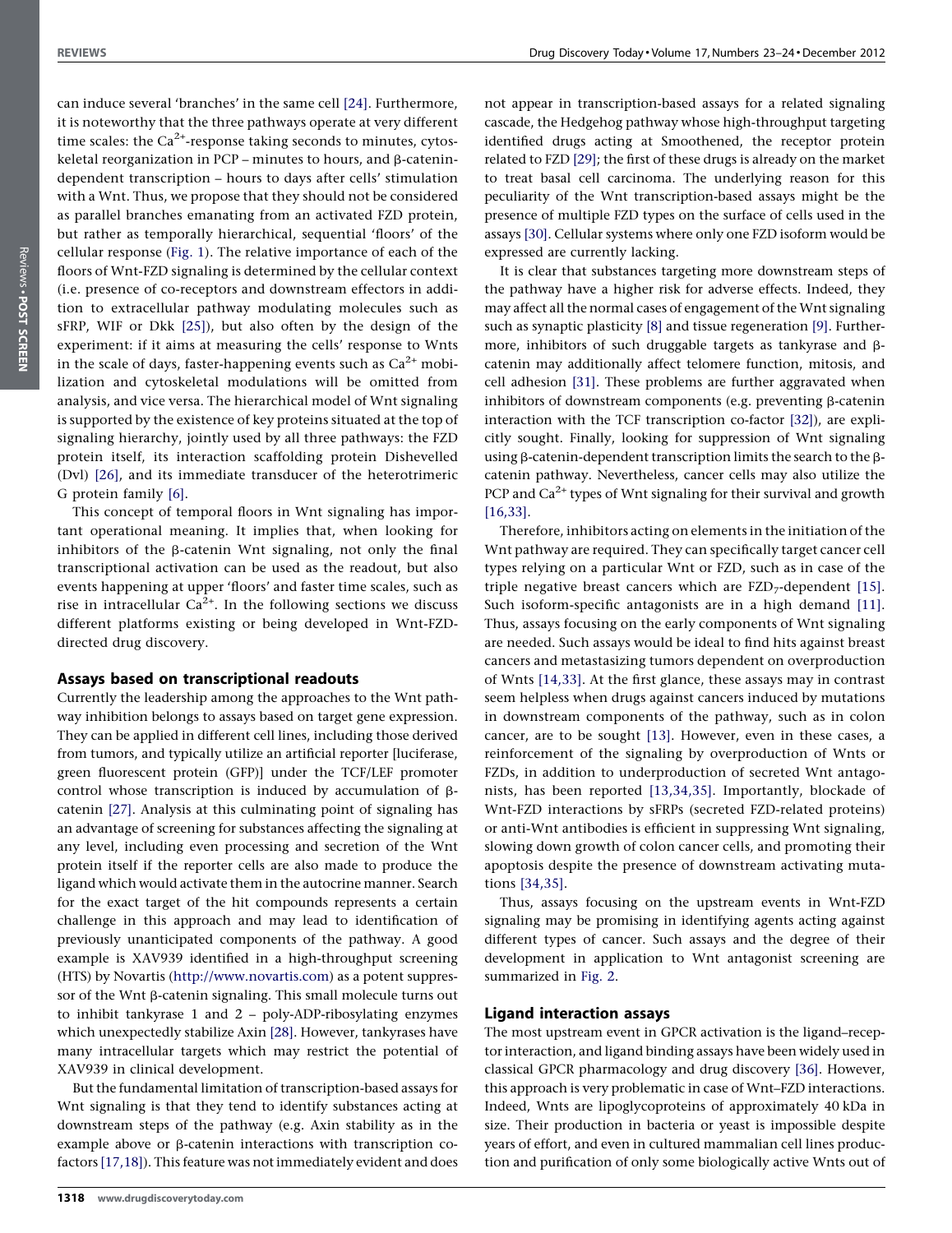<span id="page-3-0"></span>

Overview of the major features of available Wnt-FZD antagonists screening approaches. The boxes contain brief information about principal advantages and drawbacks of the methods described in the paper, as well as summarize data about reporters available for them. Abbreviations: BRET: bioluminescence resonance energy transfer; FRET: fluorescence resonance energy transfer; IP<sub>3</sub>: inositol-1,4,5-triphosphate.

the 19 human members of this family has been successful; the resulting proteins are costly. An interesting approach to this problem has been provided by development of Wnt5a- and Wnt1-mimetic peptides [\[37,38\].](#page-6-0) Despite their promise, these peptides recapitulate only a subfraction of biological activities of the parental Wnts and can hardly be used in screening for FZD antagonists. In this regard, we consider our attempts to develop, through directed protein evolution approaches, 'super'-Wnts – smaller and easier in production Wnt proteins with the full scope of biological activity [\[39\].](#page-6-0) However, these attempts are in their infancy, and at current times establishment of HTS platforms to screen for Wnt-FZD antagonists based on binding assays appears impractical. An additional problem originates from apparent existence of several Wnt binding sites on FZD. Indeed, the highly structured extracellular cysteine-rich domain of FZD is capable of high-affinity interaction with Wnts [\[40\],](#page-6-0) but is dispensable for the biologic activity of FZD [\[41\]](#page-6-0). Thus, ligand binding assays might identify molecules influencing Wnt–FZD interactions, but not necessarily having a functional consequence to the activation of Wnt pathways. Also in this regard the functional readouts of Wnt– FZD binding are required.

#### $Ca<sup>2+</sup>$ -related assays

Rise in intracellular  $[Ca^{2+}]$  occurs within seconds of GPCR activation and involves fewer intermediates as compared to a transcriptional response.  $Ca^{2+}$ -assays are thus more promising for finding small molecules that directly affect the Wnt–FZD interaction. GPCRs best to be screened by  $Ca<sup>2+</sup>$ -methods are coupled to Go or Gq heterotrimeric G proteins [\[42\],](#page-6-0) and FZDs fall into this category [\[43–45\]](#page-6-0).

The techniques to follow the  $Ca^{2+}$  pathways are well-established and involve monitoring of the second messenger inositol-1,4,5 triphosphate  $(IP_3,$  produced by phospholipase C and activating calcium-releasing channels of endoplasmic reticulum) or  $Ca^{2+}$  ions themselves. The former measure displacement from the purified IP<sub>3</sub>-receptor of radioactively or fluorescently labeled IP<sub>3</sub> by the messenger produced in response to GPCR activation [\[42,46\]](#page-6-0). Alter-natively, the IP<sub>3</sub> metabolite IP<sub>1</sub> can be measured instead [\[47\].](#page-6-0)

To directly monitor intracellular  $[Ca^{2+}]$ , a large variety of fluorescent and luminescent sensors have been developed [\[48\].](#page-6-0) Such measurements are somewhat less robust in comparison to  $IP_3$ detection due to a more transient nature of the signal. The choice between IP<sub>3</sub> and the direct Ca<sup>2+</sup> detection is mainly empirical and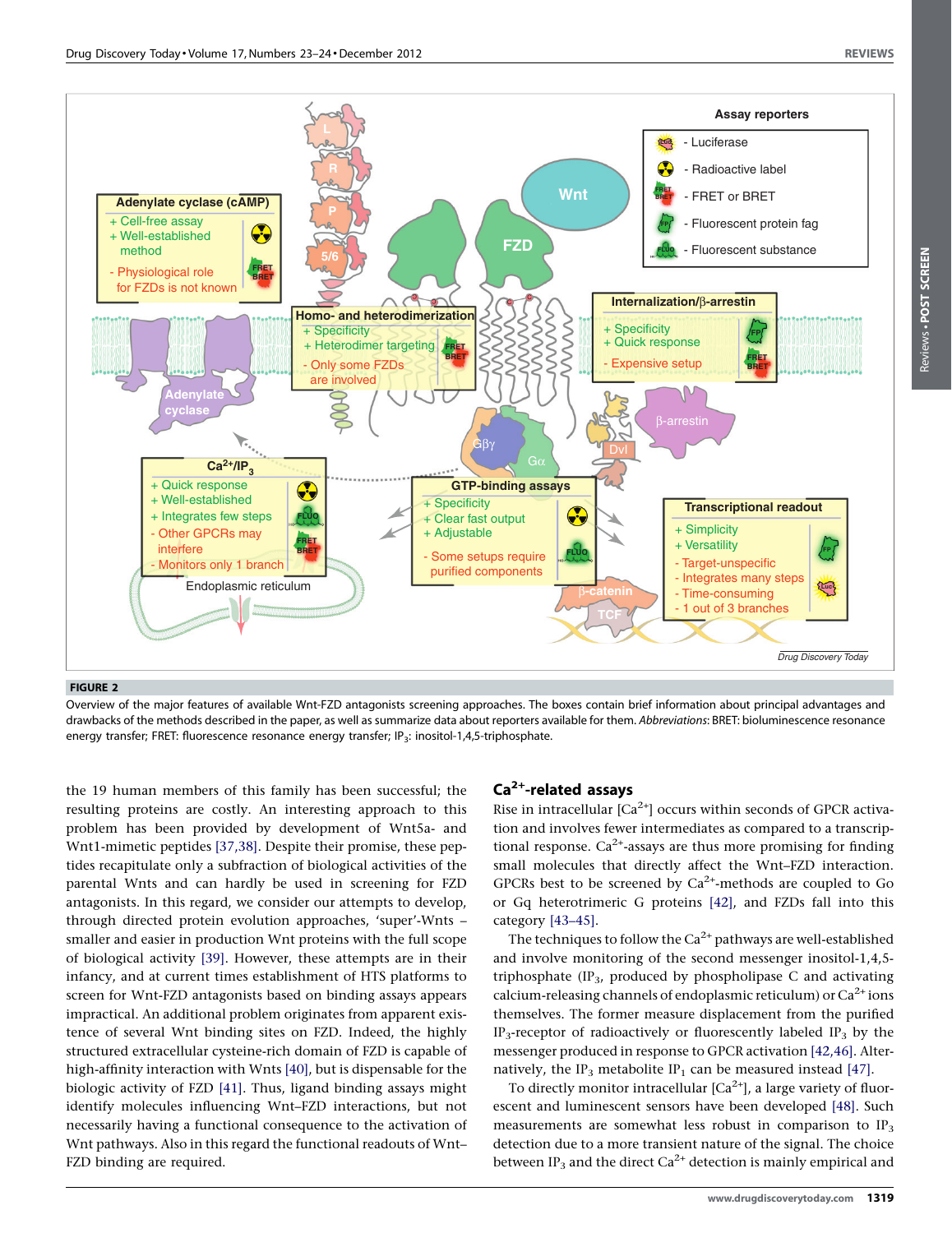depends on the basal levels of these second messengers in a given cell type. Production of both messengers in response to FZD activation has been explicitly demonstrated [\[23,49\]](#page-5-0). However, no high-throughput assay for Wnt-FZD antagonist screening by IP<sub>3</sub> or Ca<sup>2+</sup> has been formatted yet.

#### Adenylyl cyclase assay

Many FZDs are known to activate heterotrimeric G proteins of the Gi family [\[50–53\]](#page-6-0) which are capable of inhibiting cAMP-producing adenylyl cyclase (AC). Furthermore, some FZDs are coupled to the heterotrimeric Gs protein [\[50,54–56\]](#page-6-0) which instead activates AC. Thus it should be possible to design a Wnt-FZD readout assay monitoring AC activity. While Gs-mediated activation of cAMP production is readily detectable, Gi-induced inhibition of the enzyme is often measured on the background of forced AC activation by forskolin [\[57\].](#page-6-0)

High-throughput methods to follow AC activity use cAMP analogs and cAMP-specific antibodies, both of which are labeled with fluorescent groups. Concentration of the complex, reduced upon production of 'cold' cAMP upon stimulation of the GPCR-Gs-AC cascade, is quantified by fluorescence resonance energy transfer (FRET) or bioluminescence resonance energy transfer (BRET) [\[58\]](#page-6-0). These methods might be used both for isolated membranes and for cultured cell lines. cAMP measurements in living cells have also been developed utilizing cAMP-sensitive ion channels. In cells expressing these channels a production of the cyclic nucleotide leads to changes in the membrane potential which could be detected by a voltage-sensing fluorescent dye and quantified with a microplate reader. This approach has been successfully employed to screen for GPCR-targeting molecules [\[59\]](#page-6-0).

#### High-content screening for Wnt-FZD signaling

The method of high-content screening (HCS) exploits structural rearrangements of the cell induced by receptor activation [\[60\]](#page-6-0). HCS requires automatic confocal or epi-fluorescent microscopes used to produce a sequence of images of cells cultured in multiwell plates. FZD-dependent signaling often leads to profound changes in cellular morphology and redistribution of cellular components, and thus is in principle amenable to HCS. However, no such applications have been developed so far.

Among numerous possible HCS assays, the one monitoring FZD endocytosis appears attractive, along the lines established for other GPCRs [\[61\]](#page-6-0). Indeed, internalization of activated FZD proteins is utilized in different Wnt pathways and involves early transducers, making it amenable for screening with the focus on the early signaling events [\[43,62\]](#page-6-0). In most cases internalization of a GPCR leads to attenuation of the signal. Some GPCRs, and FZDs among them, contradict this rule [\[22,63\]](#page-5-0) by the use of the endosomal compartment for prolonged and enhanced signaling activity. FZD endocytosis in HCS might be monitored using antibodies specific to extracellular parts of the receptor, or alternatively utilizing FZD fusion with a fluorescent tag not interfering with endocytosis. FZD internalization thus could be readily employed to screen for antagonists or agonists of the pathway in a highly biologically relevant setup. This approach has been applied to screen for compounds inducing  $FZD_1$  endocytosis among FDA-approved drugs, identifying the anthelmintics niclo-samide as an indirect inhibitor of Wnt3a signaling [\[64\]](#page-6-0).

GPCR, and FZD internalization is usually mediated by  $\beta$ -arrestin binding to the intracellular domain of the receptor, which usually requires prior phosphorylation [\[62,65\].](#page-6-0) This phenomenon has been applied to increase the robustness of the internalization monitoring by FRET or BRET between tagged GPCRs and barrestin. Such a double-labeling method is widely used in the GPCR field and could be observed with any convenient donor– receptor pair [\[65\]](#page-6-0). Unusually for GPCRs, the FZD-β-arrestin interaction requires the scaffolding phosphoprotein Dvl as an intermediate [\[66\]](#page-6-0). The three proteins, in an immediate proximity to each other, are brought into the endosomal compartment [\[66,67\]](#page-6-0). This feature enables application of highly sensitive energy transferbased detection methods for HCS. Looking for agents blocking interaction of specific FZDs with Dvl is another promising approach [\[68\].](#page-6-0)

#### Screenings based on receptor dimerization

Dimer formation by some FZD proteins is necessary for manifestation of their activity [\[69\].](#page-6-0) Because dimerization appears as an inherent function and hallmark of correct activation of these FZDs, molecules which affect this phenomenon will be their effective antagonists. Techniques to measure the dimerization ratio, similarly to the  $\beta$ -arrestin monitoring, involve FRET or BRET between complementary fluorescent tags placed on GPCR molecules [\[70\]](#page-6-0). This method should also be potent in monitoring receptor heterodimerization which is not a rare feature in GPCR biology and may occur with FZD proteins [\[70\]](#page-6-0). As an alternative to the interactions between two FZDs, proximity between FZD and LRP5/6 can also be monitored.

#### GTP-binding assays

For GPCRs, the most immediate functional outcome of the interaction with ligand is activation of the guanine nucleotide exchange on the cognate heterotrimeric G protein. As with other GPCRs, FZD in some contexts can signal in vivo bypassing the G proteins [\[55\]](#page-6-0). Despite this, the capacity of FZDs to activate G proteins represents a powerful resource to design Wnt-FZD screening platforms, especially in reconstituted systems [\(\[51,52,54,71,72\]](#page-6-0) [http://precedings.](http://precedings.nature.com/site/help) [nature.com/site/help\)](http://precedings.nature.com/site/help).

The capability of GPCRs to increase the rate of GTP incorporation is monitored by replacing GTP with its non-hydrolysable labeled analogs, choosing from the main two currently available on the market: the radioactive  $[^{35}S]GTP\gamma S$  and the fluorescent GTP-Eu [\[73\]](#page-6-0). The former has been applied since the dawn of G protein investigations. It represents a robust and well-established methodology but suffers from the limitations the radioactive label imposes on high-throughput applications. The relatively novel GTP-Eu where GTP is modified with a fluorescent europium chelate has been designed specifically for HTS using GTP-binding GPCR assays [\[73\]](#page-6-0). Thanks to its higher affinity to G proteins and dramatically better sensitivity, GTP-Eu is superior to other available fluorescent GTP analogs such as BODIPY-GTPyS [\[74\].](#page-6-0) The superb sensitivity of GTP-Eu originates from the physical nature of its fluorophore: unlike in typical fluorescence, it emits light with a delay post-excitation (this phenomenon is known as time-resolved fluorescence or phosphorescence). This feature leads to a drastic improvement of the signal-to-noise ratio, making GTP-Eu an excellent alternative to  $[^{35}S]GTP\gamma S$  [\[75\]](#page-6-0).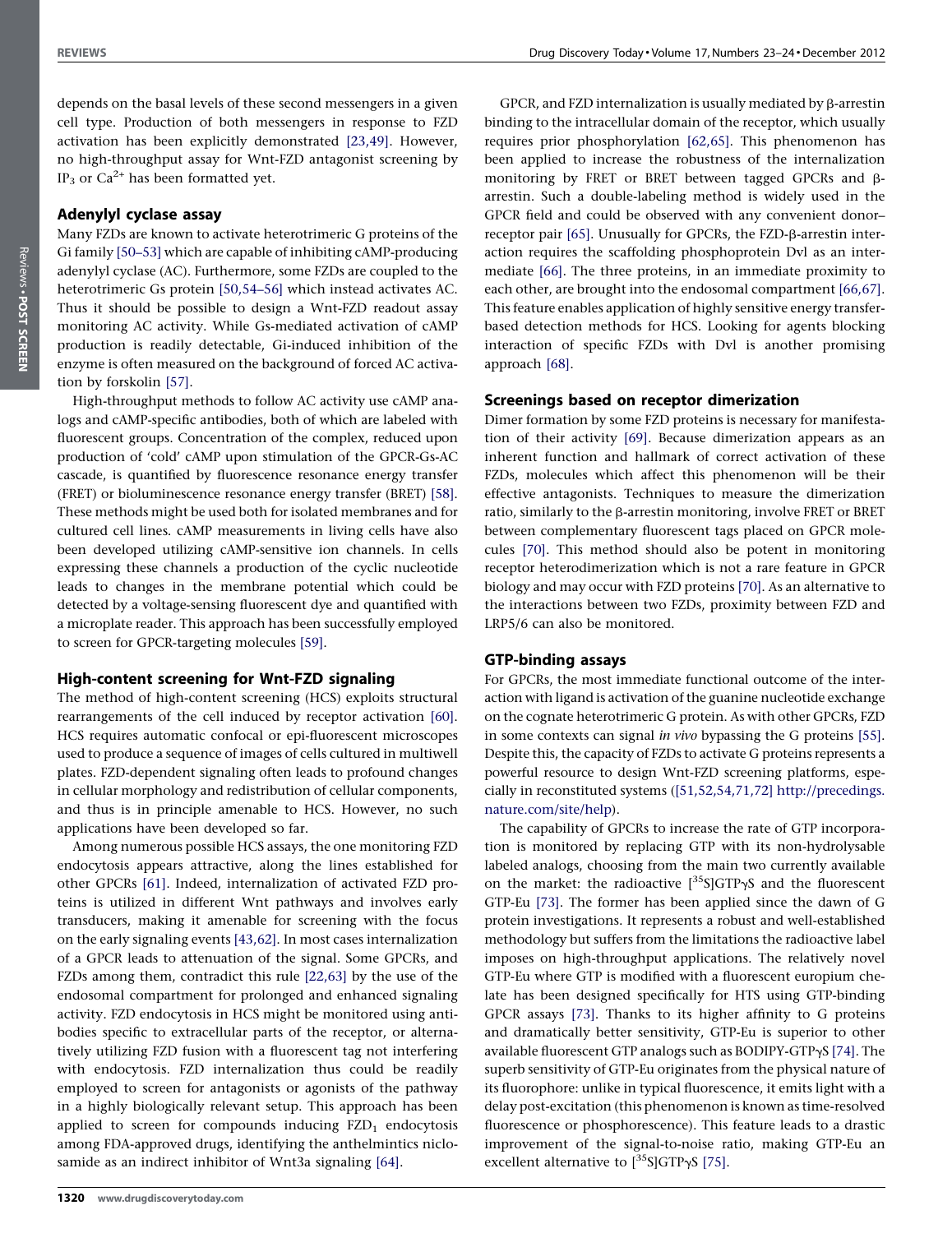<span id="page-5-0"></span>FZDs can be provided by different sources for HTS GTP-binding assays. Natural FZD-containing plasma membrane preparations have been used for this purpose, for example, from rat brains which express  $FZD_1$ ,  $FZD_3$ ,  $FZD_6$ ,  $FZD_7$ , and  $FZD_9$  [\[50\]](#page-6-0), or from microglia-derived N13 cell naturally expressing  $FZD<sub>5</sub>$  and  $FZD<sub>9</sub>$ [\[51\].](#page-6-0) Other cell lines also express endogenous FZDs [30]. Alternatively, cultured cells can be transfected to overexpress the FZD of choice to prepare membranes enriched in FZD for the assay [\[50\].](#page-6-0) Finally, many functional GPCRs have been expressed in bacteria [\[76\],](#page-6-0) and FZD proteins followed this route for subsequent utilization in the GTP-Eu-binding assay [\[71,72\]](#page-6-0). Clearly, heterotrimeric G proteins (easily purified from porcine brains) have to be added to the assay in this case [\[50,71,72\].](#page-6-0)

There are additional promising developments of the FZD-measuring GTP-binding assays which have not been fully exploited yet. One is related to the possibility of FZD production in cell-free transcription-translation systems targeting receptors into detergent micelles or liposomes as has been done for several GPCRs [\[77\].](#page-6-0) Another relies on FZD-G $\alpha$ , Wnt-FZD, and even Wnt-FZD-G $\alpha$ fusion proteins. GPCR-Ga fusions provide the fixed receptor and/or effector ratio and have been successfully used in GPCR assays [\[78\]](#page-6-0), while creating the active Wnt-FZD fusions omits the need of purifying Wnt proteins [\[79\]](#page-6-0), the cumbersome and expensive task.

Overall, GTP-binding assays monitor the earliest events in the Wnt pathway and their application for HTS of small-molecule regulators of FZD proteins opens exciting avenues to identify pathway inhibitors acting at the level of the receptor.

### Concluding remarks

The Wnt-FZD signaling pathways have key roles in initiation and progression of several types of cancer in human patients. Development of proper readout assays applicable for HTS of small molecules acting on Wnt signaling is of prime importance for anticancer drug discovery. We have overviewed several existing and developing platforms monitoring Wnt pathway activation. Although the current HTS efforts are dominated by the usage of transcription-based assays, it is our conviction that readouts focusing on the more upstream events of the pathway are in urgent demand. These readouts largely exploit the emerging GPCR properties of FZD proteins, the feature for the long time undervalued by Wnt researchers [\[43\].](#page-6-0) Embracing FZDs as part of the GPCR superfamily arms the field with the vast inventory of the GPCR-targeting drug discovery approaches [\[42,61\]](#page-6-0). We think that development and application of such approaches should boost the Wnt signaling-directed drug discovery. The new assays will hopefully let the Wnt investigators catch up with their peers working on other cancer-related signaling pathways and advance the anti-Wnt drug discovery efforts to clinical trials. Novel specific therapies, primarily against colon and breast cancer, will be the fruit of these efforts.

#### Acknowledgements

We thank Gonzalo Solis, Chen Lin, and Anne-Marie Lüchtenborg for critically reading the manuscript. The work was funded by the Swiss National Science Foundation (grant 31003A\_138350/1 to VLK).

#### References

- 1 Logan, C.Y. and Nusse, R. (2004) The Wnt signaling pathway in development and disease. Annu. Rev. Cell Dev. Biol. 20, 781–810
- 2 Cabrera, C.V. et al. (1987) Phenocopies induced with antisense RNA identify the wingless gene. Cell 50 (4), 659–663
- 3 Rijsewijk, F. et al. (1987) The Drosophila homolog of the mouse mammary oncogene int-1 is identical to the segment polarity gene wingless. Cell 50, 649–657
- 4 Vinson, C.R. et al. (1989) A Drosophila tissue polarity locus encodes a protein containing seven potential transmembrane domains. Nature 338, 263–264
- 5 Malbon, C.C. (2005) G proteins in development. Nat. Rev. Mol. Cell Biol. 6, 689–701
- 6 Egger-Adam, D. and Katanaev, V.L. (2008) Trimeric G protein-dependent signaling by Frizzled receptors in animal development. Front. Biosci. 13, 4740–4755
- 7 Schulte, G. (2010) International Union of Basic and Clinical Pharmacology. LXXX. The class Frizzled receptors. Pharmacol. Rev. 62, 632–667
- 8 Budnik, V. and Salinas, P.C. (2011) Wnt signaling during synaptic development and plasticity. Curr. Opin. Neurobiol. 21, 151–159
- 9 Zhao, J. et al. (2009) Tipping the balance: modulating the Wnt pathway for tissue repair. Trends Biotechnol. 27, 131–136
- 10 van de Schans, V.A. et al. (2008) The Wnt/frizzled pathway in cardiovascular development and disease: friend or foe? Eur. J. Pharmacol. 585, 338–345
- 11 Barker, N. and Clevers, H. (2006) Mining the Wnt pathway for cancer therapeutics. Nat. Rev. Drug Discov. 5, 997–1014
- 12 Polakis, P. (2012) Wnt signaling in cancer. Cold Spring Harb. Perspect. Biol. 14, 1837– 1851<http://dx.doi.org/10.1101/cshperspect.a008052>
- 13 Giles, R.H. et al. (2003) Caught up in a Wnt storm: Wnt signaling in cancer. Biochim. Biophys. Acta 1653, 1–24
- 14 Turashvili, G. et al. (2006) Wnt signaling pathway in mammary gland development and carcinogenesis. Pathobiology 73, 213–223
- 15 King, T.D. et al. (2012) The Wnt/beta-catenin signaling pathway: a potential therapeutic target in the treatment of triple negative breast cancer. J. Cell. Biochem. 113, 13–18
- 16 Jessen, J.R. (2009) Noncanonical Wnt signaling in tumor progression and metastasis. Zebrafish 6, 21–28
- 17 Lee, H.J. et al. (2011) Inhibiting the Wnt signaling pathway with small molecules. In Targeting the Wnt Pathway in Cancer (Goss, K.H. and Kahn, M., eds), pp. 183–209, Springer, New York
- 18 Chen, W. et al. (2010) Development of small molecules targeting the Wnt pathway for the treatment of colon cancer: a high-throughput screening approach. Am. J. Physiol. Gastrointest. Liver Physiol. 299, G293–G300
- 19 Simons, M. and Mlodzik, M. (2008) Planar cell polarity signaling: from fly development to human disease. Annu. Rev. Genet. 42, 517–540
- 20 Katanaev, V.L. and Tomlinson, A. (2006) Multiple roles of a trimeric G protein in Drosophila cell polarization. Cell Cycle 5, 2464–2472
- 21 Lapebie, P. et al. (2011) Dissecting the PCP pathway: one or more pathways?: Does a separate Wnt-Fz-Rho pathway drive morphogenesis?. Bioessays 33, 759-768
- 22 Purvanov, V. et al. (2010) A direct and functional interaction between Go and Rab5 during G protein-coupled receptor signaling. Sci. Signal. 3 (136), ra65
- 23 Freisinger, C.M. et al. (2008) Calcium dynamics integrated into signalling pathways that influence vertebrate axial patterning. Philos. Trans. R. Soc. Lond. B: Biol. Sci. 363, 1377–1385
- 24 van Amerongen, R. and Nusse, R. (2009) Towards an integrated view of Wnt signaling in development. Development 136, 3205–3214
- 25 Katoh, M. and Katoh, M. (2007) WNT signaling pathway and stem cell signaling network. Clin. Cancer Res. 13, 4042–4045
- 26 Gao, C. and Chen, Y.G. (2010) Dishevelled: the hub of Wnt signaling. Cell. Signal. 22, 717–727
- 27 Verkaar, F. and Zaman, G.J.R. (2011) New avenues to target Wnt/ $\beta$ -catenin signaling. Drug Discov. Today 16, 35–41
- 28 Huang, S.M. et al. (2009) Tankyrase inhibition stabilizes Axin and antagonizes Wnt signalling. Nature 461, 614–620
- 29 Low, J.A. and de Sauvage, F.J. (2010) Clinical experience with Hedgehog pathway inhibitors. J. Clin. Oncol. 28, 5321–5326
- 30 Atwood, B.K. et al. (2011) Expression of G protein-coupled receptors and related proteins in HEK293, AtT20 BV2, and N18 cell lines as revealed by microarray analysis. BMC Genomics 12, 14